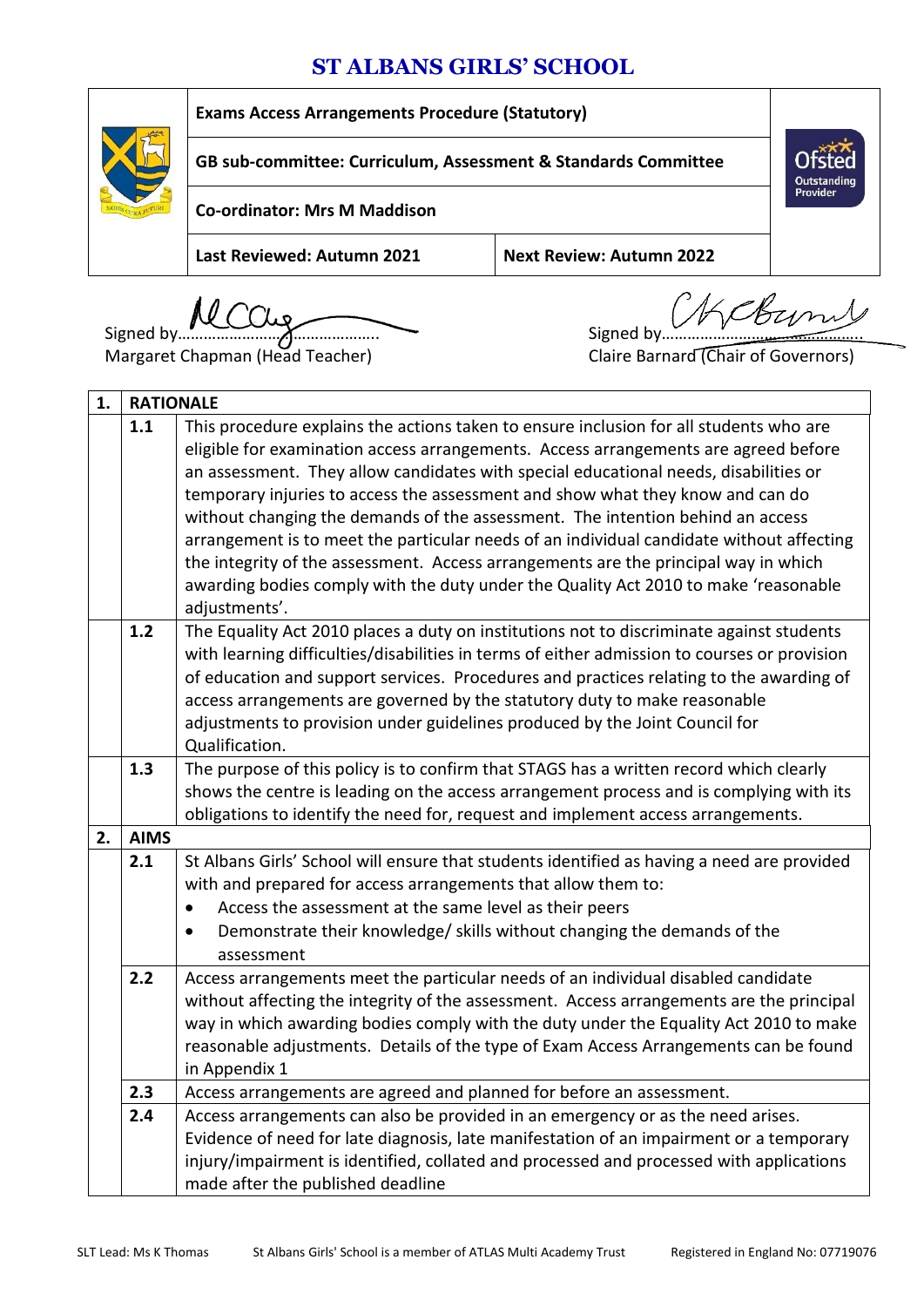| 3. |     | <b>PROCEDURES</b>                                                                                    |  |  |
|----|-----|------------------------------------------------------------------------------------------------------|--|--|
|    | 3.1 | <b>Student Identification</b>                                                                        |  |  |
|    |     | In order to qualify for an Access Arrangement a student must have a disability.                      |  |  |
|    |     | According to the Equality Act 2010 a disability is a 'physical or mental impairment which            |  |  |
|    |     | has a substantial and long term adverse effect on someone's ability to carry out normal              |  |  |
|    |     | day to day activities'. The impairment must have lasted, or be likely to last, for                   |  |  |
|    |     | 12months or more.                                                                                    |  |  |
|    |     | Access arrangements for examinations and controlled assessments will be planned and                  |  |  |
|    |     | implemented where there is sufficient evidence that individual learners have a disability.           |  |  |
|    |     | Students are identified as having a possible need using;                                             |  |  |
|    |     | Baseline testing completed at the start of Year 7<br>$\bullet$                                       |  |  |
|    |     | <b>CATS Testing in Year 7</b><br>$\bullet$                                                           |  |  |
|    |     | <b>Information from Primary schools</b><br>$\bullet$                                                 |  |  |
|    |     | Subject Teacher Referral<br>$\bullet$                                                                |  |  |
|    |     | Parental referral<br>$\bullet$                                                                       |  |  |
|    |     | History of need<br>$\bullet$                                                                         |  |  |
|    |     | Specialist diagnostic testing that indicates a significant learning need,<br>$\bullet$               |  |  |
|    |     | Medical diagnosis requiring modifications to ensure equal access<br>$\bullet$                        |  |  |
|    |     | Their normal way of day to day working<br>$\bullet$                                                  |  |  |
|    |     | Once students have been identified the Specialist Assessor is booked to conduct<br>$\bullet$         |  |  |
|    |     | the assessment tests                                                                                 |  |  |
|    |     | The outcome of these results will determine the type of access arrangement<br>$\bullet$              |  |  |
|    |     | awarded to the student                                                                               |  |  |
|    |     | The student is added to the EAA Register. Teachers and support staff are notified<br>$\bullet$       |  |  |
|    |     | and the Exam Team update their Special Arrangement records in the Exams                              |  |  |
|    |     | Management System                                                                                    |  |  |
|    |     | Access applications to the Exam Boards are made by the SENCo and the Exam<br>$\bullet$               |  |  |
|    |     | Officer                                                                                              |  |  |
|    |     | Prior to the start of the Public Exams and before the deadline for applications all                  |  |  |
|    |     | files are checked by the SENCo and Exam Officer.                                                     |  |  |
|    | 3.2 | <b>Role of SENCO</b>                                                                                 |  |  |
|    |     | The SENCO will:                                                                                      |  |  |
|    |     | Ensure specialist diagnostic testing is implemented to identify and support need                     |  |  |
|    |     | and provide appropriate evidence for a candidate's access arrangement                                |  |  |
|    |     | Ensure that the proposed access arrangement does not disadvantage or advantage<br>٠<br>the candidate |  |  |
|    |     | Ensure the Specialist Assessor has up to date certification and that this is available               |  |  |
|    |     | for inspection                                                                                       |  |  |
|    |     | Enter the names of any specialist assessors holding a current SpLD Assessment                        |  |  |
|    |     | Practising Certificate and not directly employed by STAGS into the Access                            |  |  |
|    |     | Arrangement online portal                                                                            |  |  |
|    |     | Complete a Form 8. Spreadsheets, email messages, centre devised Form 8's,                            |  |  |
|    |     | educational psychologist reports and other reports are not acceptable for                            |  |  |
|    |     | inspection purposes                                                                                  |  |  |
|    |     | Keep a record of evidence. A file for each candidate with access arrangements                        |  |  |
|    |     | contains the downloaded approval for the respective arrangement(s), supporting                       |  |  |
|    |     | evidence of need (where required), a signed data protection notice and Form 8                        |  |  |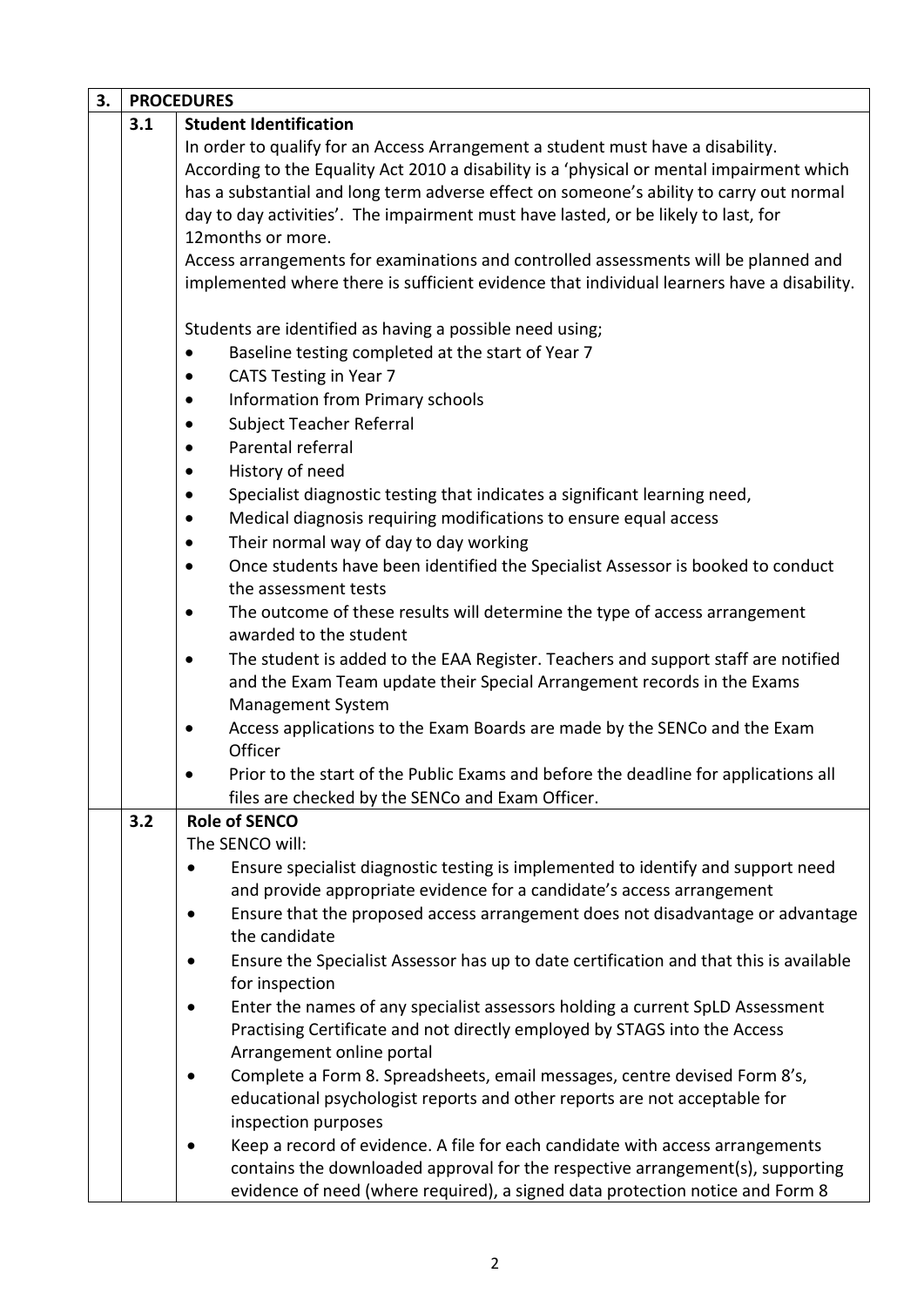|       | Inform students and parents of student need and access arrangements in place<br>$\bullet$                                                        |  |
|-------|--------------------------------------------------------------------------------------------------------------------------------------------------|--|
|       | Inform subject teachers of candidates with special educational needs and any                                                                     |  |
|       | special arrangements that individual candidates will need during the course and in                                                               |  |
|       | any assessments/exams                                                                                                                            |  |
|       | Train invigilators and support personnel with the Exams Officer                                                                                  |  |
|       | Ensure candidates have had appropriate opportunities to practise using the access                                                                |  |
|       | arrangement(s) before their first examination.                                                                                                   |  |
| 3.3   | <b>Role of Examination Officer</b>                                                                                                               |  |
|       | The Examinations Officer will:                                                                                                                   |  |
|       |                                                                                                                                                  |  |
|       | Oversee all examination procedures                                                                                                               |  |
|       | Submit with the SENCO completed access arrangement applications via Access                                                                       |  |
|       | Arrangements Online (AAO) which is accessed through the JCQ Centre Admin                                                                         |  |
|       | Portal (CAP)                                                                                                                                     |  |
|       | Ensure deadlines are met for submitting applications for approval for each                                                                       |  |
|       | examination series                                                                                                                               |  |
|       | Organise rooming for access arrangement candidates                                                                                               |  |
|       | Ensure Modified Papers are ordered in advance of a specific examination series, no                                                               |  |
|       | later than the published deadline                                                                                                                |  |
|       | Organise and train invigilators and support personnel with the SENCo                                                                             |  |
|       | Oversee support for access arrangement candidates as defined in the JCQ access                                                                   |  |
|       | arrangement regulations                                                                                                                          |  |
| 3.4   | <b>Role of Teaching and Support Staff</b>                                                                                                        |  |
|       |                                                                                                                                                  |  |
|       |                                                                                                                                                  |  |
|       | Teaching staff are responsible for ensuring that students entitled to Exam access<br>arrangements are in place for students for all assessments. |  |
|       |                                                                                                                                                  |  |
|       | Evidence must be kept of the use and benefit of the arrangements.<br>$\bullet$                                                                   |  |
|       | If necessary subject teachers have responsibility to alert the SEN and Exam                                                                      |  |
|       | departments in advance if they are needed to provide support for exams/                                                                          |  |
|       | assessments.                                                                                                                                     |  |
| 3.5   | <b>Evidence necessary to award Access Arrangements</b>                                                                                           |  |
| 3.5.1 | In order for a centre to apply to an exam board for access arrangements the centre                                                               |  |
|       | needs to provide:                                                                                                                                |  |
|       | Exam provision History                                                                                                                           |  |
|       | Evidence of students' normal day to day way of working and internal testing. The<br>٠                                                            |  |
|       | arrangements put in place must reflect the support given to candidate in the centre                                                              |  |
|       | for example:                                                                                                                                     |  |
|       | In the classroom                                                                                                                                 |  |
|       | Working in small groups for reading/and/or writing                                                                                               |  |
|       | Literacy support lessons<br>$\bullet$                                                                                                            |  |
|       | Literacy intervention strategies                                                                                                                 |  |
|       | In internal school tests/examinations                                                                                                            |  |
|       |                                                                                                                                                  |  |
|       | Additionally a centre must provide:                                                                                                              |  |
|       | <b>Data Protection Sheet</b><br>$\bullet$                                                                                                        |  |
|       | Testing by a specialist external assessor (see 3.6.3)                                                                                            |  |
|       | Form 8 OR Medical Diagnosis                                                                                                                      |  |
|       |                                                                                                                                                  |  |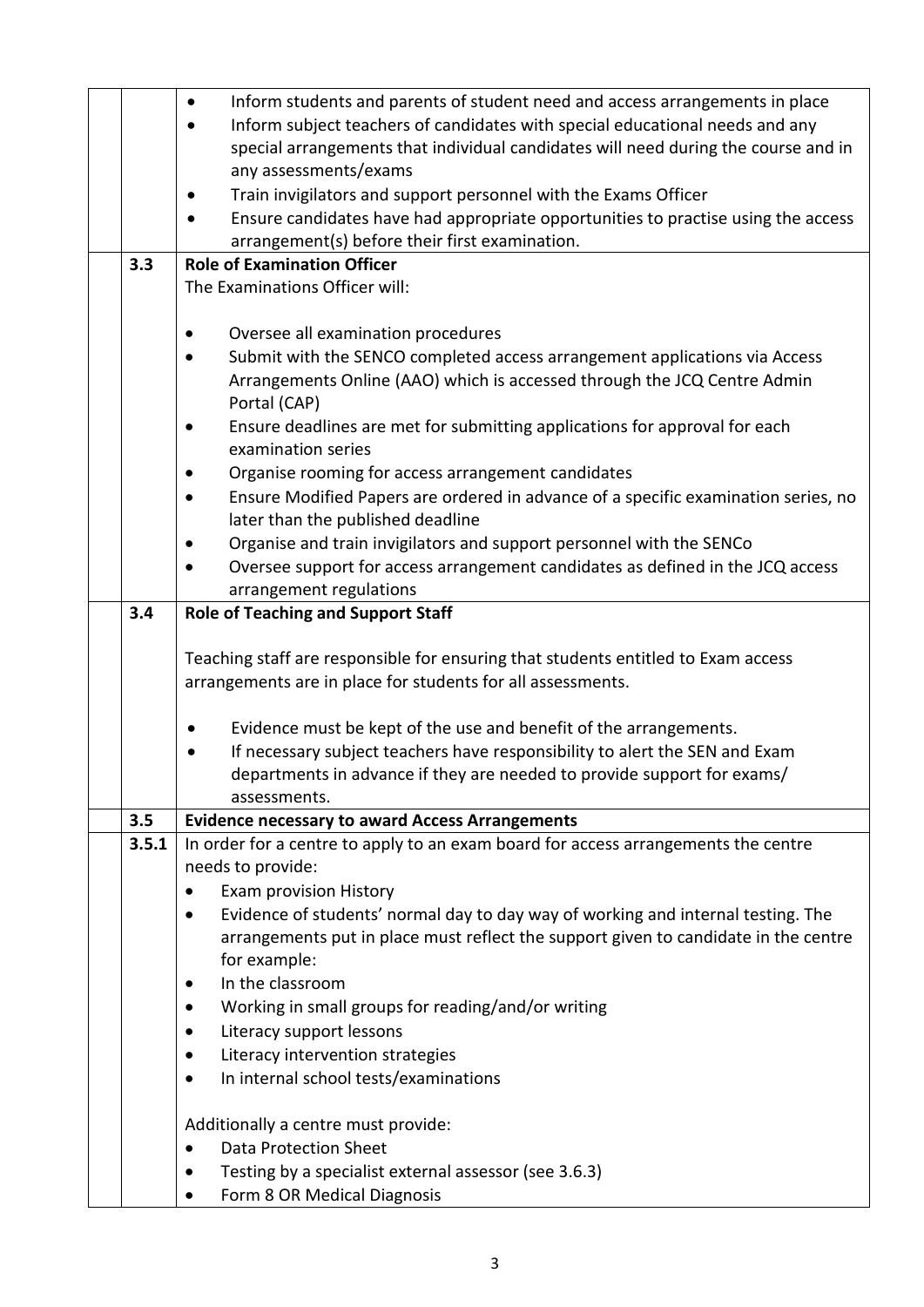|       | Notification from SENCO agreeing provision<br>$\bullet$                                                                                                                           |  |  |
|-------|-----------------------------------------------------------------------------------------------------------------------------------------------------------------------------------|--|--|
|       | Online Application to exam board<br>٠                                                                                                                                             |  |  |
|       | Signature of head of centre<br>$\bullet$                                                                                                                                          |  |  |
|       |                                                                                                                                                                                   |  |  |
|       | This may differ depending on the arrangements requested. An exam board may choose                                                                                                 |  |  |
|       | not to grant access arrangements, despite an application.                                                                                                                         |  |  |
| 3.5.2 | If a letter from a medical specialist is received requesting access arrangements for a                                                                                            |  |  |
|       | student, JCQ regulations state that in order for such an access arrangement to be                                                                                                 |  |  |
|       | awarded the school has to have evidence that the student has historically received the                                                                                            |  |  |
|       | extra support. The access arrangement should not 'suddenly be granted to the                                                                                                      |  |  |
|       | candidate at the time of his/her examinations'. If the said student has shown no signs of                                                                                         |  |  |
|       | requiring said support, and has successfully sat their exams independently it would be                                                                                            |  |  |
|       | considered malpractice to award the access arrangement                                                                                                                            |  |  |
| 3.5.3 | JCQ regulations state that 'If a candidate has never made use of the arrangement                                                                                                  |  |  |
|       | granted to him/her then it is not his/her normal way of working. The arrangement                                                                                                  |  |  |
|       | should not be awarded for examinations.' Therefore, if a student does not use an AA in                                                                                            |  |  |
|       | any of their examinations we will withdraw the access arrangement. If we continued                                                                                                |  |  |
|       | with the AA we would be in breach of regulations which is considered malpractice                                                                                                  |  |  |
| 3.5.4 | Centre-specific criteria for particular access arrangements                                                                                                                       |  |  |
|       |                                                                                                                                                                                   |  |  |
|       | An exam candidate may be approved the use of a word processor where this is                                                                                                       |  |  |
|       | appropriate to the candidate's needs and not simply because this is the candidate's                                                                                               |  |  |
|       | preferred way of working within the centre. The statement which details the                                                                                                       |  |  |
|       | criteria the centre uses to award and allocate word processors for exams is                                                                                                       |  |  |
|       | included in the Word Processing Procedure                                                                                                                                         |  |  |
|       | Separate room/own room                                                                                                                                                            |  |  |
|       | Students who have medical support may need to be roomed in their own room.                                                                                                        |  |  |
|       | This must be a letter from a GP, psychologist or counsellor                                                                                                                       |  |  |
|       | Rest Breaks - The SENCo, on consultation with a student, awards the student an                                                                                                    |  |  |
|       | allocated amount of time per hour in an exam. Rest breaks can be awarded for                                                                                                      |  |  |
|       | movement breaks, static rest breaks or for anxiety. The student is informed of the                                                                                                |  |  |
|       | amount of time they are allowed per hour                                                                                                                                          |  |  |
|       | Prompter – some students require a prompt to remain focussed. Invigilators and                                                                                                    |  |  |
|       | candidates are clear about the procedures before the exams start                                                                                                                  |  |  |
| 3.6   | Private Reports/Assessments recommending Exam Access Arrangements                                                                                                                 |  |  |
| 3.6.1 | JCQ specify that normal way of working is priority when considering awarding an Access<br>Arrangement to a student. Therefore, whilst we will accept private reports, we will not |  |  |
|       |                                                                                                                                                                                   |  |  |
|       | automatically award an AA based on it. It will trigger an internal investigation into the                                                                                         |  |  |
| 3.6.2 | normal way of working for that student.<br>As an exam centre we must ensure that no student is 'either given an unfair advantage                                                  |  |  |
|       | or is disadvantaged' by any arrangements in place. We have our own internal specialist                                                                                            |  |  |
|       | assessor. Often private educational psychologists recommend that children should                                                                                                  |  |  |
|       | receive exam access arrangements which can be in conflict with what the centre's                                                                                                  |  |  |
|       | Specialist Assessor recommends. As such we will not necessarily accept the                                                                                                        |  |  |
|       | recommendations of a Private Report/Assessment JCQ states 'Where a centre elects                                                                                                  |  |  |
|       | either to accept or reject a privately commissioned report from an external professional,                                                                                         |  |  |
|       | the Head of Centre or a member of the Senior Leadership Team must provide a brief,                                                                                                |  |  |
|       | written rationale to support this decision which must be available for inspection                                                                                                 |  |  |
|       | purposes'. Therefore, Parents may request an independent assessment, however the                                                                                                  |  |  |
|       |                                                                                                                                                                                   |  |  |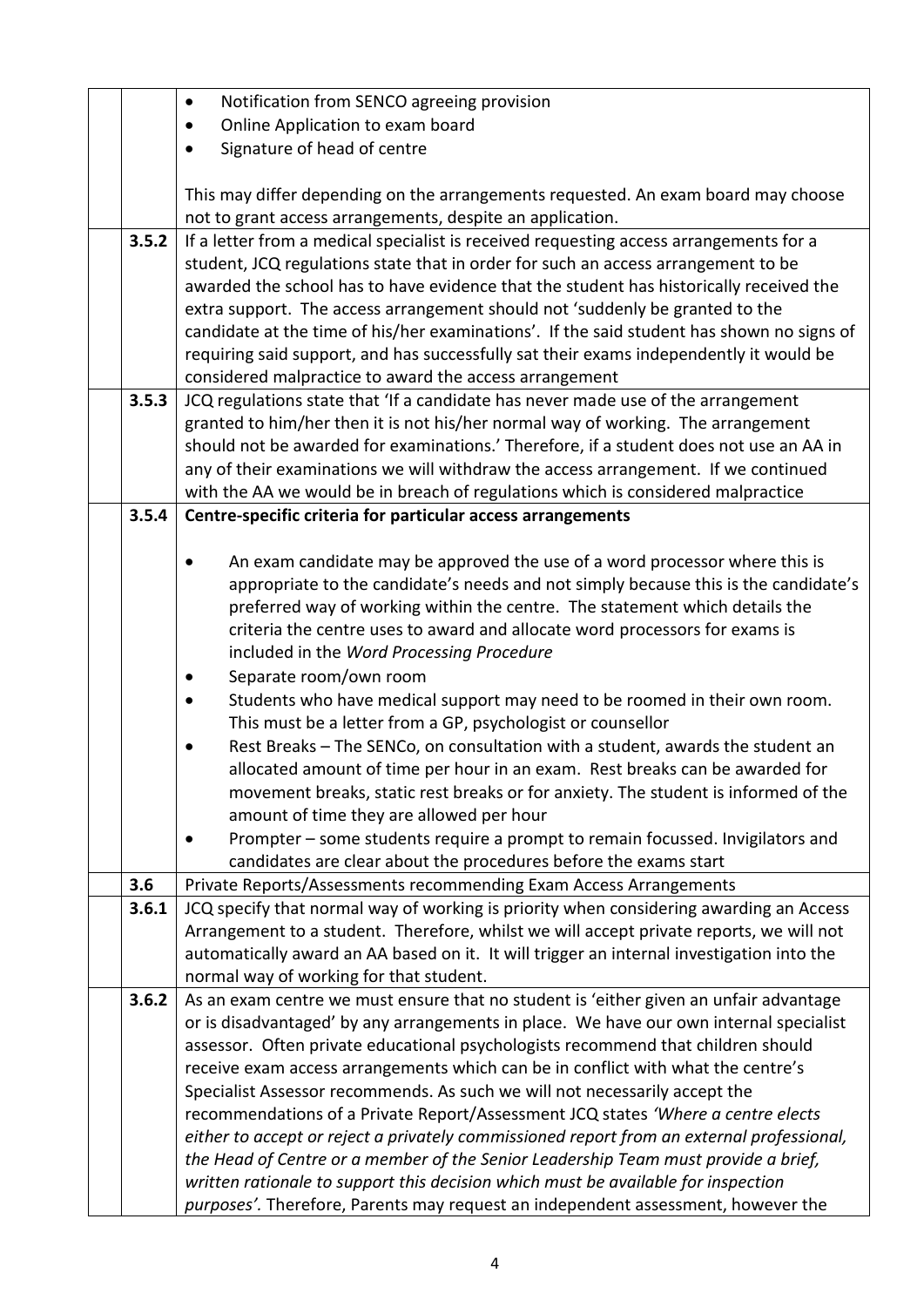|       | Head of Centre may elect to accept or reject a privately commissioned report. Where a<br>privately commissioned report, or a report from an external professional is rejected by a                                                                                                                                                                                                                                                                |  |  |
|-------|---------------------------------------------------------------------------------------------------------------------------------------------------------------------------------------------------------------------------------------------------------------------------------------------------------------------------------------------------------------------------------------------------------------------------------------------------|--|--|
|       | centre, the head of centre or a member of the senior leadership team should provide a<br>written rationale supporting their decision to the parent/carer.                                                                                                                                                                                                                                                                                         |  |  |
| 3.6.3 | Independent assessors must contact the centre and ask for evidence of the candidate's<br>normal way of working and relevant background information. This must take place<br>before the candidate is assessed. The candidate must be assessed in light of the picture<br>of need and the background information as detailed within Part 1 of Form 8. The SENCo<br>will complete a skeleton Part 1 of Form 8 prior to the candidate being assessed. |  |  |
|       | Access arrangement assessments and any full diagnostic assessments conducted by the<br>independent assessor, specialist advisor or appropriately qualified psychologist are<br>recorded within Part 2 of Form 8.                                                                                                                                                                                                                                  |  |  |
|       | Also, the assessor must be a specialist teacher with a current SpLD Assessment Practising<br>Certificate, or an appropriately qualified psychologist registered with the Health & Care<br>Professions Council.                                                                                                                                                                                                                                    |  |  |
|       | OR hold a post-graduate qualification in individual specialist assessment at or<br>equivalent to Level 7.                                                                                                                                                                                                                                                                                                                                         |  |  |
|       | The Head of Centre will check and obtain evidence of the assessor's qualifications at the<br>point of engagement/employment and prior to the assessor undertaking any assessment<br>of a candidate.                                                                                                                                                                                                                                               |  |  |
|       | All Specialist Assessors must:                                                                                                                                                                                                                                                                                                                                                                                                                    |  |  |
|       | have a thorough understanding of the current edition of the JCQ publication,<br>$\bullet$<br>Access Arrangements and Reasonable Adjustments and the principles,<br>procedures and accountabilities involved;                                                                                                                                                                                                                                      |  |  |
|       | be familiar with the Equality Act 2010 (although it is not their role to<br>$\bullet$<br>determine what is a "reasonable adjustment", but rather to help identify<br>access arrangements that might assist the candidate);                                                                                                                                                                                                                        |  |  |
|       | hold an appropriate qualification to teach and make recommendations for<br>secondary aged or adult learners who have learning difficulties                                                                                                                                                                                                                                                                                                        |  |  |
| 3.7   | <b>External Private Candidates</b>                                                                                                                                                                                                                                                                                                                                                                                                                |  |  |
|       | Any external candidates taking exams at the Centre must undertake the necessary steps                                                                                                                                                                                                                                                                                                                                                             |  |  |
|       | to gather an appropriate picture of need and demonstrate normal way of working for a<br>private candidate. This includes distance learners and home educated students. The                                                                                                                                                                                                                                                                        |  |  |
|       | centre, where required must lead on the assessment process. The candidate must be                                                                                                                                                                                                                                                                                                                                                                 |  |  |
|       | assessed by the centre's appointed assessor. In some instances, depending on his/her                                                                                                                                                                                                                                                                                                                                                              |  |  |
|       | needs, the candidate may have to be assessed away from the centre.                                                                                                                                                                                                                                                                                                                                                                                |  |  |
|       | The centre will make the application to the Exam Boards and the candidate must sign the                                                                                                                                                                                                                                                                                                                                                           |  |  |
| 3.7.1 | <b>Data Protection Sheet</b>                                                                                                                                                                                                                                                                                                                                                                                                                      |  |  |
|       | As per JCQ regulations certain applications may need to be supported with:                                                                                                                                                                                                                                                                                                                                                                        |  |  |
|       | a letter from CAMHS or a clinical psychologist or psychiatrist                                                                                                                                                                                                                                                                                                                                                                                    |  |  |
|       | a letter from a hospital or consultant                                                                                                                                                                                                                                                                                                                                                                                                            |  |  |
|       | a letter from the Local Authority Educational Psychology Service                                                                                                                                                                                                                                                                                                                                                                                  |  |  |
|       | a letter from the Local Authority Sensory Impairment Service                                                                                                                                                                                                                                                                                                                                                                                      |  |  |